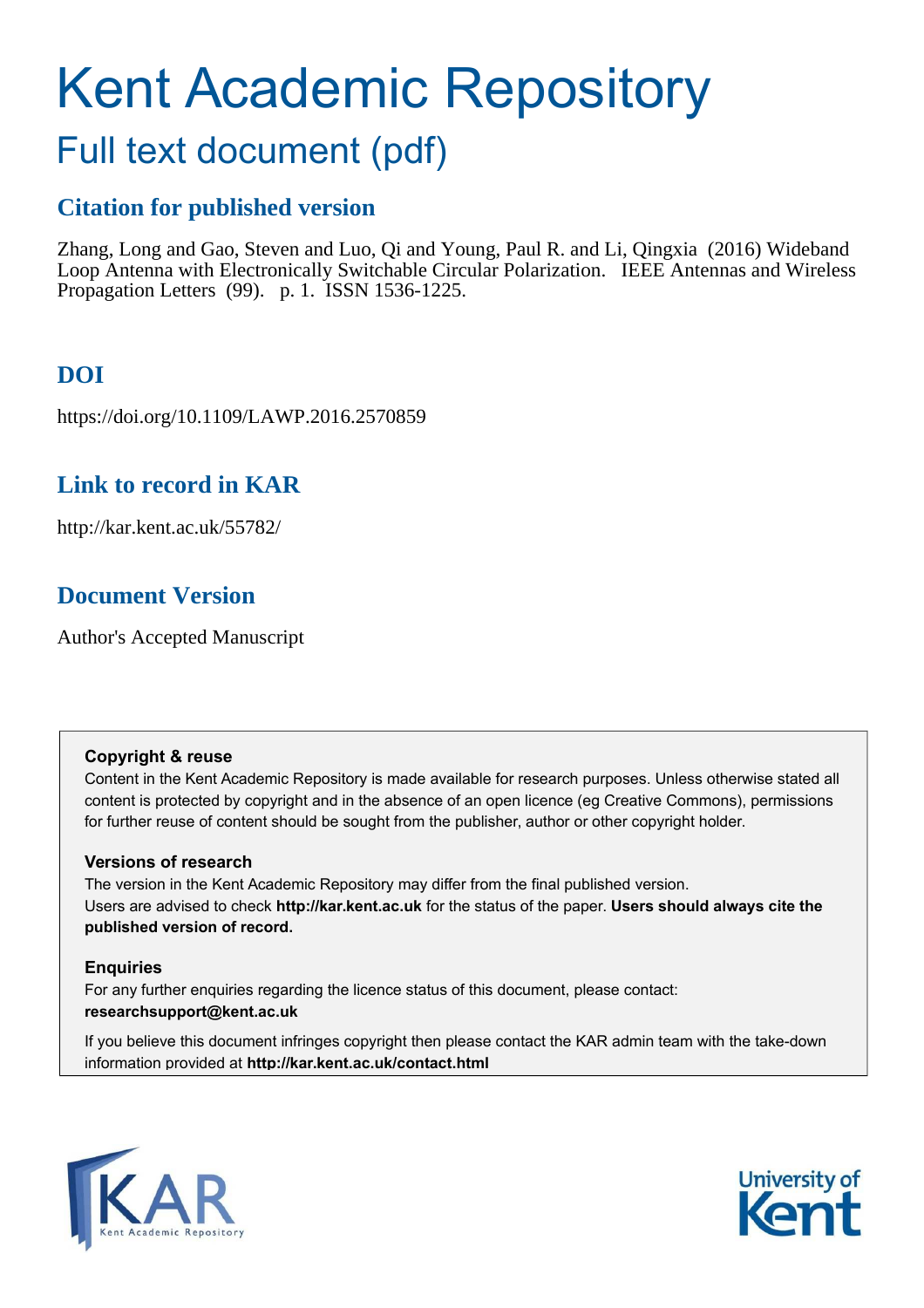# Wideband Loop Antenna with Electronically Switchable Circular Polarization

#### Long Zhang, Steven Gao, Member, IEEE, Qi Luo, Member, IEEE, Paul Young, Senior Member, IEEE, Qingxia Li, Member, IEEE

<span id="page-1-0"></span>**Abstract—This paper presents a novel printed antenna which achieves wide bandwidth, high gain and reconfigurable circular polarizations. A loop antenna is printed on both sides of a dielectric substrate: a dual PIN diode loaded loop is printed on one side while a dual gap loaded smaller loop is etched on the other side. By controlling the on/off states of the PIN diodes, the polarization of the proposed antenna can be switched electronically to right-hand circular polarization (RHCP) or left-hand circular polarization (LHCP) over a wideband frequency range. A prototype is fabricated and measured to verify the performance of the antenna. The measured results indicate that the antenna can achieve an impedance bandwidth of over 30%, and a 3-dB axial ratio (AR) bandwidth of 12.7% and 14.9% for RHCP and LHCP, respectively. The measured gain is around 8 dBic for LHCP state and 7 dBic for RHCP state. Due to advantages of wide overlapped bandwidth, simple feeding structure and high gain, this antenna is promising for applications in dual-CP wireless communication systems.** 

<span id="page-1-1"></span>**Index Terms—Loop antennas, circular polarization, reconfigurable antennas, impedance matching.** 

#### I. INTRODUCTION

ECENTLY polarization reconfigurable antennas have RECENTLY polarization reconfigurable antennas have<br>
Received considerable interest since they are useful for many applications, such as polarization diversity, synthetic aperture radar (SAR) systems, frequency reuse, sensor systems, mitigation of multipath effects, etc [\[1,](#page-3-0) [2\]](#page-3-1).

It is stated in [\[3\]](#page-3-2) that the channel capacity of a  $2 \times 2$  MIMO orthogonal frequency division multiplexing (OFDM) system is improved by using circularly polarized reconfigurable antennas compared with the single polarization system. A more comprehensive experiment held in [\[4\]](#page-3-3) has shown that polarization reconfigurable antennas used in conjunction with adaptive space–time modulation techniques provide additional degrees of freedom to MIMO systems, resulting in more robust system. These studies have verified experimentally the benefits of deploying polarization reconfigurable antennas.

Compared with linearly polarized antennas, circularly polarized antennas have several advantages such as the

mitigation of multi-path fading, the immunity of 'Faraday rotation' and the reduction of polarization mismatching between transmitting and receiving antennas [\[5\]](#page-3-4). Therefore, antennas with switchable circular polarizations have been widely investigated. For example, a PIN diode controlled U-slot patch antenna was proposed in [\[6\]](#page-3-5). A piezoelectric transducer (PET) based antenna with similar functionality was designed in [\[7\]](#page-3-6). However, the 3-dB axial ratio (AR) bandwidths of these two antennas are relatively narrow. An E-shaped polarization reconfigurable patch antenna presented in [\[8\]](#page-3-7) can achieve a 7% overlapped bandwidth while 10% bandwidth is obtained in [\[9\]](#page-3-8). The L-probe feeding structure used in [\[9\]](#page-3-8), however, increases the complexity of the antenna. A polarization reconfigurable loop antenna was reported in [\[10\]](#page-3-9). This antenna can only switch its polarization states between linear polarization and RHCP. Furthermore, the VSWR is larger than 2.5 when the RHCP wave is radiated.

<span id="page-1-2"></span>In this letter, a printed loop antenna with switchable circular polarizations is presented. A parasitic dual-gap loaded loop is introduced inside the primary loop in order to improve the bandwidth of the antenna. Compared to the other reported polarization reconfigurable antennas, the presented design achieves wider overlapped bandwidth with a simple configuration.

#### II. ANTENNA CONFIGURATION AND OPERATION PRINCIPLES

#### <span id="page-1-3"></span>A. Antenna Configuration

The configuration of the proposed antenna is shown in [Fig. 1.](#page-1-0) As shown, two loops are printed on both sides of a 0.8mm  $\times100$ mm $\times100$ mm Rogers RO4003C substrate with dielectric constant of 3.55 and dissipation factor of 0.0027. The outer loop is loaded by two PIN diodes and is printed on the top layer of the substrate. The inner loop with two small gaps is etched on the bottom layer of the substrate. Beneath the antenna board, there is a ground plane with the size of 150mm×150mm which reflects the downward waves to achieve directional radiation pattern.

There are also two magnified pictures in [Fig. 1](#page-1-0) (a) showing the specific control mechanism of PIN diodes and DC blocking. Regarding the control of the PIN diodes, two DC bias lines are introduced with a small square pad for soldering. Inductors with values of 33nH are inserted into the DC bias lines for RF choking while the DC blocking is implemented by two 5.6 pF capacitors built in the feed line.

L. Zhang, S. Gao, Q. Luo and P. R. Young are with the School of Engineering and Digital Arts, University of Kent, Canterbury CT2 7NT, UK. (emails: lz76@kent.ac.uk; s.gao@kent.ac.uk).

Q. Li is with the School of Electronic Information and Communications, Huazhong University of Science and Technology, Wuhan 430074, China.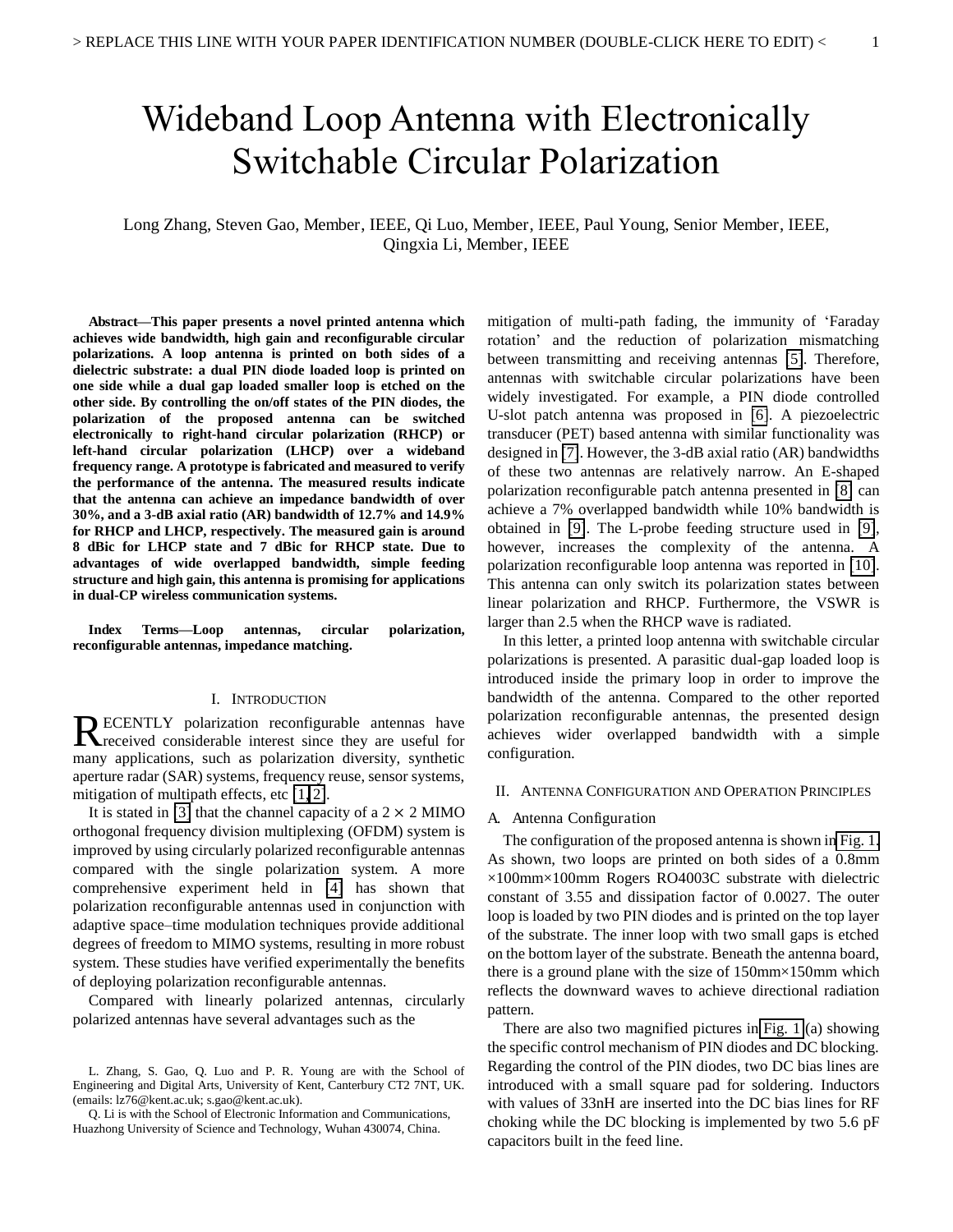

Fig. 1. Configuration of the proposed antenna: (a) top view, (b) bottom view, (c) side view.

<span id="page-2-0"></span>The circumferences of the two loops are designed to be approximately one wavelength at the lower (2.4GHz) and higher frequencies (2.8GHz). The antenna height h is around  $0.2\lambda$  -0.25 $\lambda$  where  $\lambda$  is the free space wavelength at 2.4GHz. Changing this height affects not only the directional radiation but also the CP characteristics [\[11\]](#page-3-10). The optimized antenna dimensions are shown in [TABLE I.](#page-1-1)

| TARI E I                  |      |       |                |     |                |                 |              |            |      |  |  |  |
|---------------------------|------|-------|----------------|-----|----------------|-----------------|--------------|------------|------|--|--|--|
| <b>ANTENNA DIMENSIONS</b> |      |       |                |     |                |                 |              |            |      |  |  |  |
| R۱                        | R٥   | $W_1$ | W <sub>2</sub> |     | $\varphi_1$    | $\mathcal{Q}_2$ | α            |            |      |  |  |  |
| 17 <sub>mm</sub>          | .5mm | 4mm   | 3mm            | 9mm | 3 <sup>0</sup> | 70              | $40^{\circ}$ | $50^\circ$ | .2mm |  |  |  |

#### B. Operation Principles

It is well known that a one-wavelength loop antenna radiates a linearly polarized wave. By introducing a gap within a circular loop antenna a traveling wave current is excited and thus circularly polarized radiation can be achieved [\[12\]](#page-3-11).

<span id="page-2-1"></span>Since the PIN diodes act more like capacitors when they are reversely biased, it is therefore feasible to use PIN diodes to control the direction of the current along a CP loop antenna. More specifically, as shown in [Fig. 1,](#page-1-0) two PIN diodes are integrated into a circular loop at symmetric positions. When PIN diode 1 is turned on and PIN diode 2 is off, there is a travelling-wave current flowing in clockwise direction resulting in a LHCP wave in the far-field. Conversely, when PIN diode 1 is off and the other one is on, a RHCP wave is radiated. Through controlling the states of these two PIN diodes, a CP loop antenna with electronically switchable circular polarization is obtained.

#### C. AR Bandwidth Enhancement for Dual-CP Loop

It has been found that the AR bandwidth of a CP loop antenna can be enhanced by adding a smaller parasitic open loop inside the original one [\[13,](#page-3-12) [14\]](#page-3-13). The concept is to create another minimum AR point beyond the original minimum AR point produced by a CP loop without any parasitic structures. By appropriately combing these two minimum AR points, the CP bandwidth can be enhanced significantly.

Unlike conventional CP loop antennas with only single-sense circular polarization, the AR bandwidth enhancement for dual-sense CP loop antenna is different. It is no longer feasible to improve the AR bandwidth of a dual-sense CP loop antenna by simply adding a single-gap loaded parasitic loop. If a parasitic loop with only one gap near PIN diode 1 is placed inside the primary loop shown in [Fig. 1,](#page-1-0) the AR bandwidth under RHCP state can be enhanced. However, the AR bandwidth of LHCP cannot be improved since the distance between the gap and the PIN diode 2 is too large to compensate the magnitude variation of the current on the primary loop. Therefore, in order to improve the bandwidth of the antenna under both RHCP and LHCP states, a double-gap loaded parasitic loop is placed inside the primary loop.



<span id="page-2-2"></span>Fig. 3. Axial ratio variation with different  $\beta$  under LHCP state.

<span id="page-2-3"></span>[Fig. 2 a](#page-1-2)n[d Fig. 3 s](#page-1-3)how the AR variation with different values of R2 and  $\beta$ , respectively. In these two figures, only one parameter is changed while the other parameters are keeping unchanged as in Table I. [Fig. 2](#page-1-2) also shows the AR without a double-gap loaded parasitic loop under LHCP state. It is found that the axial ratio is larger than 3 dB when the double-gap loaded parasitic loop is not existed. Compared with the result observed in [\[14\]](#page-3-13), where the AR is still less than 3 dB even with the parasitic loop is removed. It is concluded that the dual-gap loaded parasitic loop is different from single-gap loaded parasitic loop in helping compensate the magnitude variation of the current on the primary element. As can be seen from these two figures, R2 and  $\beta$  can affect the CP performance of the proposed antenna. By changing them, the coupling between the parasitic loop and primary loop is varied, which will influence the electric currents flowing on each loop. Once the optimal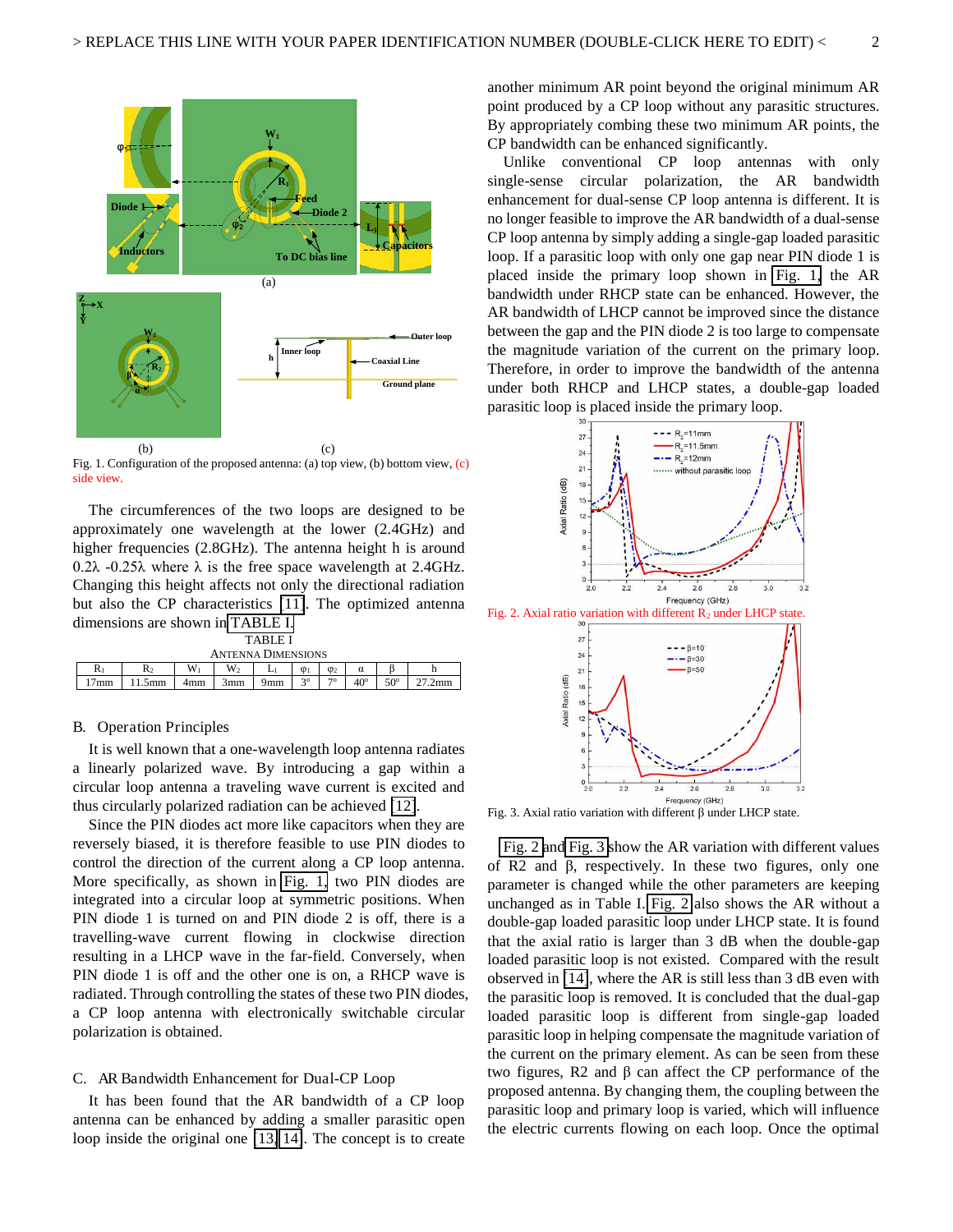values of R2 and  $\beta$  are chosen, travelling-wave electric current can be generated and good CP performance is achieved.

#### III. RESULTS AND DISCUSSION

#### A. Reflection Coefficient

The prototype of the proposed antenna is shown in [Fig. 4.](#page-2-0) As can be seen from the figure, four DC biased lines are soldered perpendicularly to the antenna board and then connected to the single-pole double-throw (SPDT) switch for controlling the two PIN diodes. Through shielding the DC lines and the switch by ground plane, the influence caused by DC biased lines and switches can be minimized. Besides, there are also ferrite beads placed along the coaxial cable, which are used to minimize current flowing on the outside of the cable.



Fig. 4. Prototype of the proposed antenna: (a) top view, (b) side view.

Two Skyworks SMP1345-079LF PIN diodes with small capacitance (smaller than 0.2pf) and series resistance  $(2\Omega)$  are used in the prototype. To drive the two PIN diodes, two batteries with 1.5V voltages are mounted in a battery bracket and then are connected to a SPDT switch. The polarization status of the presented antenna can be changed to LHCP or RHCP electronically by controlling the state of the switch.



<span id="page-3-17"></span><span id="page-3-16"></span>Fig. 5. Simulated and measured reflection coefficients.

As shown in [Fig. 5,](#page-2-1) the experimental reflection coefficients and simulated ones are in good agreement. From the measured results, a 32% impedance bandwidth is achieved under LHCP state while a 38.8% bandwidth is obtained under RHCP state. The asymmetric LHCP and RHCP results are mainly caused by the unbalanced feeding coaxial cable. We have tried to use several baluns such as the sleeve balun and integrated slotline balun to conquer this issue. However, they are not suitable for the proposed antenna. The sleeve balun is a narrow-band structure which has little performance improvement to this antenna. The integrated balun is too big for this antenna which

degrades the AR a lot as explained in [\[15\]](#page-3-14). Considering these practical issues, ferrite beads are finally used to relieve the current flowing along the outer conductor of the cable.

#### B. Axial Ratio

[Fig. 6](#page-2-2) (a) and (b) shows the measured and simulated AR under LHCP and RHCP states, respectively. As observed from the figure, the measured AR bandwidth is slightly smaller than the simulated results. The discrepancy between the simulation and measurement results may stem from the simplified equivalent circuit model of PIN diodes in the simulation model. Series inductance (L) and parallel resistance (RP) are not included in the simulation model and this may have some influences to the antenna's performance.

For a polarization reconfigurable antenna with CP polarizations, the overlapped bandwidth between impedance bandwidth and AR bandwidth is usually used to evaluate the antenna's bandwidth characteristic. Comparing [Fig. 5](#page-2-1) and [Fig.](#page-2-2)  [6,](#page-2-2) it is found that the measured overlapped bandwidth under RHCP and LHCP states is 12.7% and 14.9%, respectively.

<span id="page-3-3"></span><span id="page-3-2"></span><span id="page-3-1"></span><span id="page-3-0"></span>

<span id="page-3-6"></span><span id="page-3-5"></span><span id="page-3-4"></span>Fig. 6. Simulated and measured axial ratio.

#### <span id="page-3-7"></span>C. Radiation Pattern and Antenna Gain

<span id="page-3-12"></span><span id="page-3-11"></span><span id="page-3-10"></span><span id="page-3-9"></span><span id="page-3-8"></span>

<span id="page-3-15"></span><span id="page-3-14"></span><span id="page-3-13"></span>Fig. 7. Simulated and measured radiation patterns at 2.4GHz: (a) LHCP state, XoZ plane, (b) LHCP state, YoZ plane, (c) RHCP state, XoZ plane, (d) RHCP state, YoZ plane.